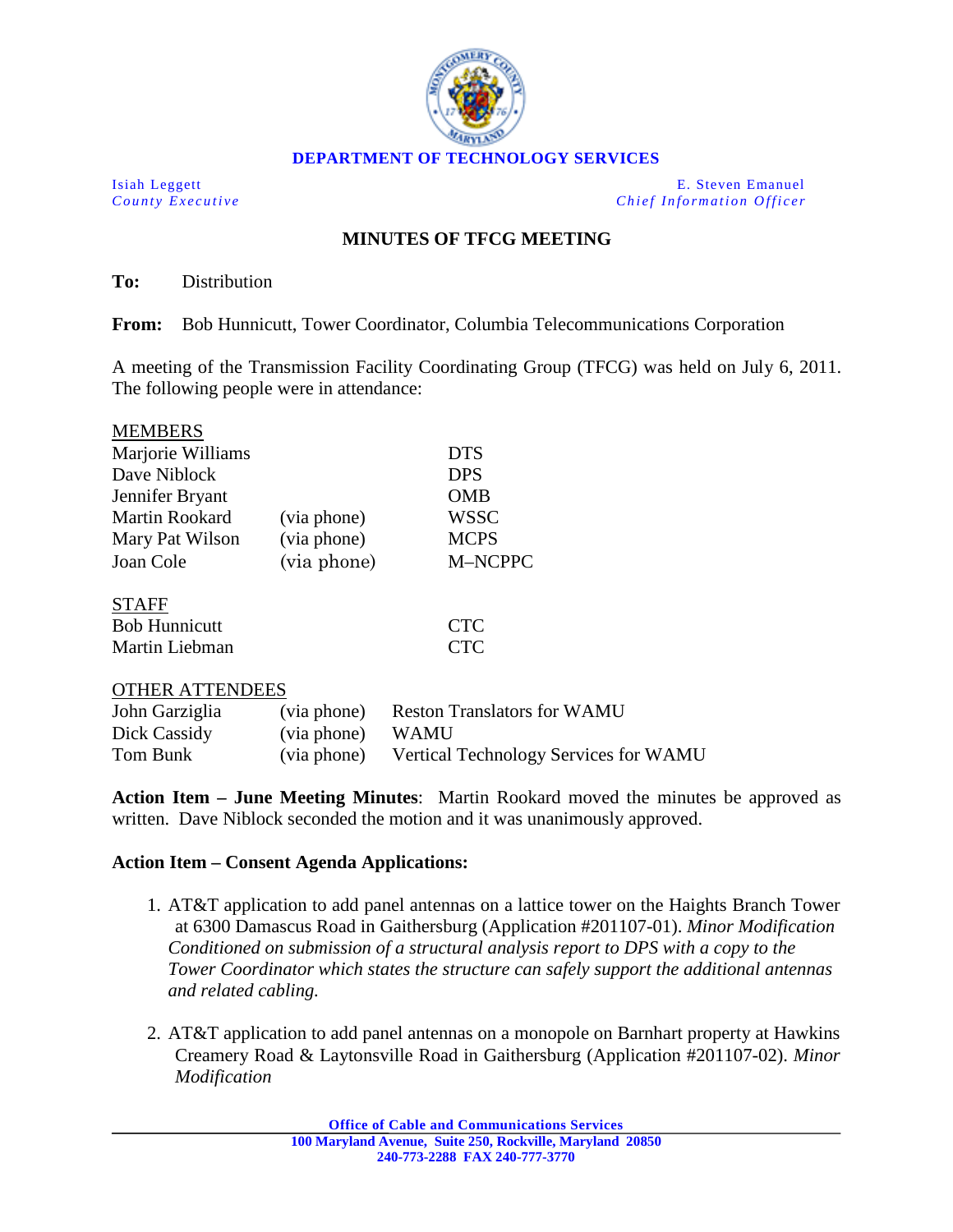*Conditioned on submission of a structural analysis report to DPS with a copy to the Tower Coordinator which states the structure can safely support the additional antennas and related cabling.*

- 3. AT&T application to add panel antennas within a faux chimney atop Village Square Apartments at 11927 Veirs Mill Road in Silver Spring (Application #201107-03). *Minor Modification*
- 4. AT&T application to add panel antennas on a monopole on Weitzer property at 14705 Sugarland Road in Poolesville (Application #201107-04). *Minor Modification Conditioned on submission of a structural analysis report to DPS with a copy to the Tower Coordinator which states the structure can safely support the additional antennas and related cabling.*
- 5. AT&T application to add panel antennas atop Schlesinger Building at 3720 Farragut Avenue in Kensington (Application #201107-05). *Minor Modification*
- 6. AT&T application to add panel antennas on a monopole on Mullinix Farm property at 11604 Piedmont Road in Clarksburg (Application #201107-06). *Minor Modification*
- 7. AT&T application to add panel antennas on a monopole on MNCPPC property at 1313 Bonifant Road in Colesville (Application #201107-07). *Minor Modification Conditioned on providing written approval from M-NCPPC to attach these antennas.*
- 8. AT&T application to add panel antennas on a PEPCO transmission line tower on PEPCO property at 18300B Bowie Mill Road in Olney (Application #201107-09). *Minor Modification*
- 9. AT&T application to add panel antennas on a PEPCO transmission line tower on PEPCO property at 1 Mullinix Mill Road in Mt. Airy (Application #201107-10). *Minor Modification*
- 10. AT&T application to add panel antennas on a PEPCO transmission line tower on PEPCO property at Riffle Ford Road in Germantown (Application #201107-11). *Minor Modification*
- 11. AT&T application to add panel antennas on a PEPCO transmission line tower on PEPCO property at 2160A Brighton Dam Road in Brookville (Application #201107-12). *Minor Modification*
- 12. AT&T application to add panel antennas on a PEPCO transmission line tower on PEPCO property at 8700 Snouffer School Road in Gaithersburg (Application #201107- 13). *Minor Modification*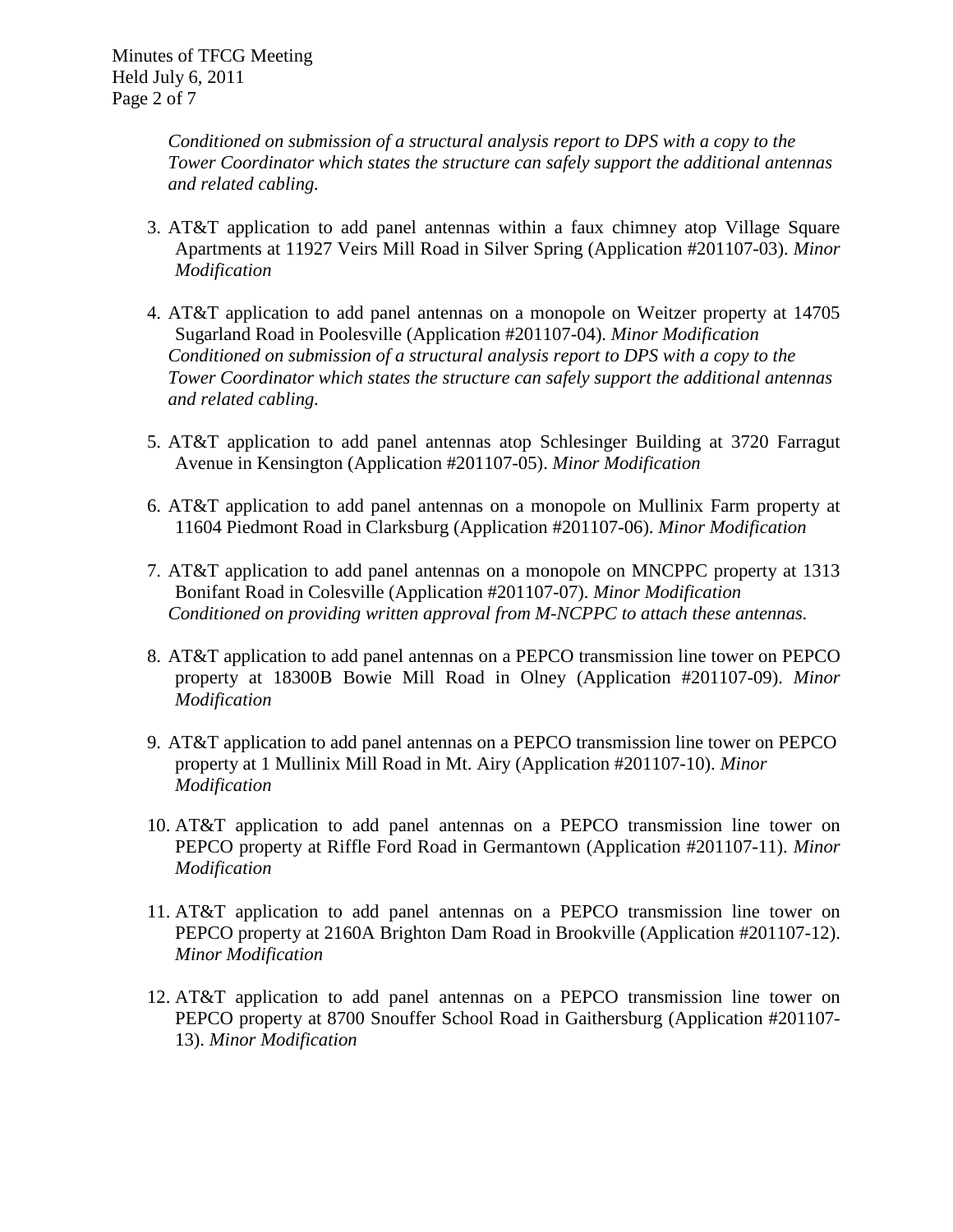- 13. AT&T application to add panel antennas on a PEPCO transmission line tower on PEPCO property at Ednor Road in Silver Spring (Application #201107-14). *Minor Modification*
- 14. AT&T application to add panel antennas on a PEPCO transmission line tower on PEPCO property at 17125 Germantown Road in Germantown (Application #201107- 15). *Minor Modification*
- 15. AT&T application to add panel antennas on a PEPCO transmission line tower on PEPCO property at Travilah and Dufief Mill Roads in Gaithersburg (Application #201107-16). *Minor Modification*
- 16. AT&T application to add panel antennas on a PEPCO transmission line tower on PEPCO property at 13900 Piney Meeting House Road in Rockville (Application #201107-17). *Minor Modification*
- 17. AT&T application to add panel antennas on a PEPCO transmission line tower on PEPCO property at 10001 Betteker Lane in Potomac (Application #201107-18). *Minor Modification*
- 18. AT&T application to add panel antennas on a PEPCO transmission line tower on PEPCO property at 1000 Ashton Road in Ashton (Application #201107-19). *Minor Modification*
- 19. AT&T application to add panel antennas on a monopole on Laytonsville property at 4301 Brookville Road in Brookville (Application #201107-20). *Minor Modification Conditioned on submission of a structural analysis report to DPS with a copy to the Tower Coordinator which states the structure can safely support the additional antennas and related cabling.*
- 20. AT&T application to add panel antennas on a lattice tower on WSSC property at 23720 Log House Road in Gaithersburg (Application #201107-21). *Minor Modification Conditioned on providing DPS documentation of a legal right from WSSC to attach antennas at the time of permitting.*
- 21. AT&T application to add panel antennas atop Pavillion Apartments at 5901 Montrose Road in Rockville (Application #201107-22). *Minor Modification Conditioned on AT&T advising the Board of Appeals of a change in ownership of the property.*
- 22. AT&T application to add panel antennas atop the Semmes Building at 10220 River Road in Potomac (Application #201107-23). *Minor Modification*
- 23. AT&T application to add panel antennas on a water tank on WSSC property at 11400 Woodglen Drive and Executive Drive in Rockville (Application #201107-24). *Minor Modification*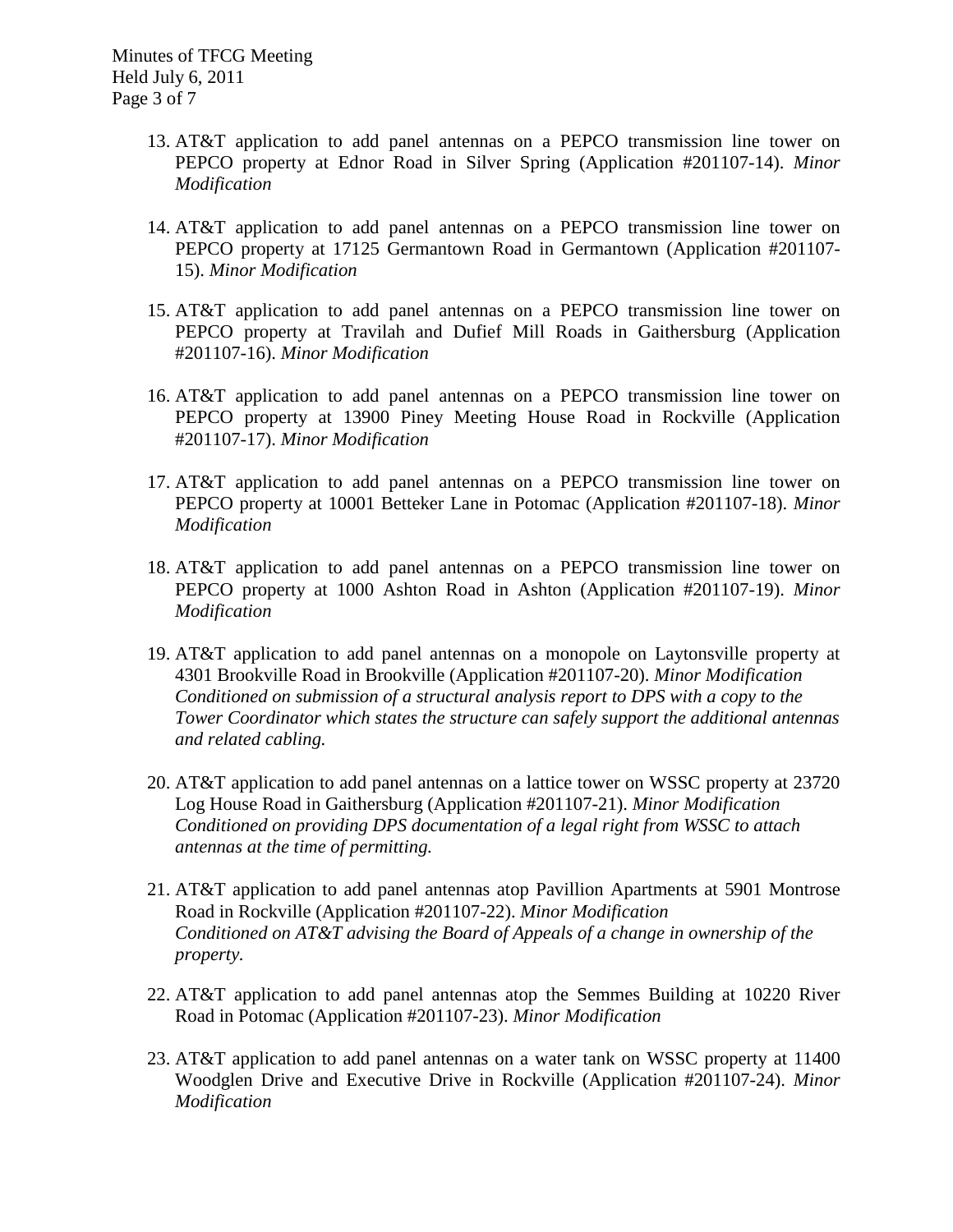*Conditioned on providing DPS documentation of a legal right from WSSC to attach antennas at the time of permitting.* 

- 24. AT&T application to add panel antennas on a water tank on WSSC property at 17710 Bueler Rd in Olney (Application #201107-25). *Minor Modification Conditioned on providing DPS documentation of a legal right from WSSC to attach antennas at the time of permitting.*
- 25. AT&T application to add panel antennas on a building on WSSC property at 12200 River Road in Potomac (Application #201107-26). *Minor Modification Conditioned on providing DPS documentation of a legal right from WSSC to attach antennas at the time of permitting.*
- 26. AT&T application to add panel antennas atop Rock Creek Terrace Apartments at 12630 Veirs Mill Rd in Rockville (Application #201107-27). *Minor Modification*
- 27. AT&T application to add panel antennas on a water tank on WSSC property at 12413 Georgia Avenue in Silver Spring (Application #201107-28). *Minor Modification Conditioned on providing DPS documentation of a legal right from WSSC to attach antennas at the time of permitting.*
- 28. AT&T application to add panel antennas on a water tank on WSSC property at 21701 Ridge Road in Germantown (Application #201107-31). *Minor Modification Conditioned on providing DPS documentation of a legal right from WSSC to attach antennas at the time of permitting.*
- 29. AT&T application to add panel antennas on a water tank on WSSC property at 20511 Woodfield Road in Gaithersburg (Application #201107-32). *Minor Modification Conditioned on providing DPS documentation of a legal right from WSSC to attach antennas at the time of permitting.*
- 30. Vertical Technology Services LLC application to attach an FM translator antenna on a lattice tower on the WDCA tower at 5202 River Road in Bethesda (Application #201107-33). *Co-Location*
- 31. AT&T application to add panel antennas on a monopole on Sherwood HS property at 300 Olney-Sandy Spring Road in Sandy Spring (Application #201107-34). *Minor Modification Conditioned on submission of a structural analysis report to DPS with a copy to the Tower Coordinator which states the structure can safely support the additional antennas and related cabling and on providing written approval from MCPS to attach these antennas and add the additional equipment cabinet.*
- 32. AT&T application to add panel antennas on a guyed lattice tower on Shumaker Property at 16700 Barnesville Road in Barnesville (Application #201107-35). *Minor Modification*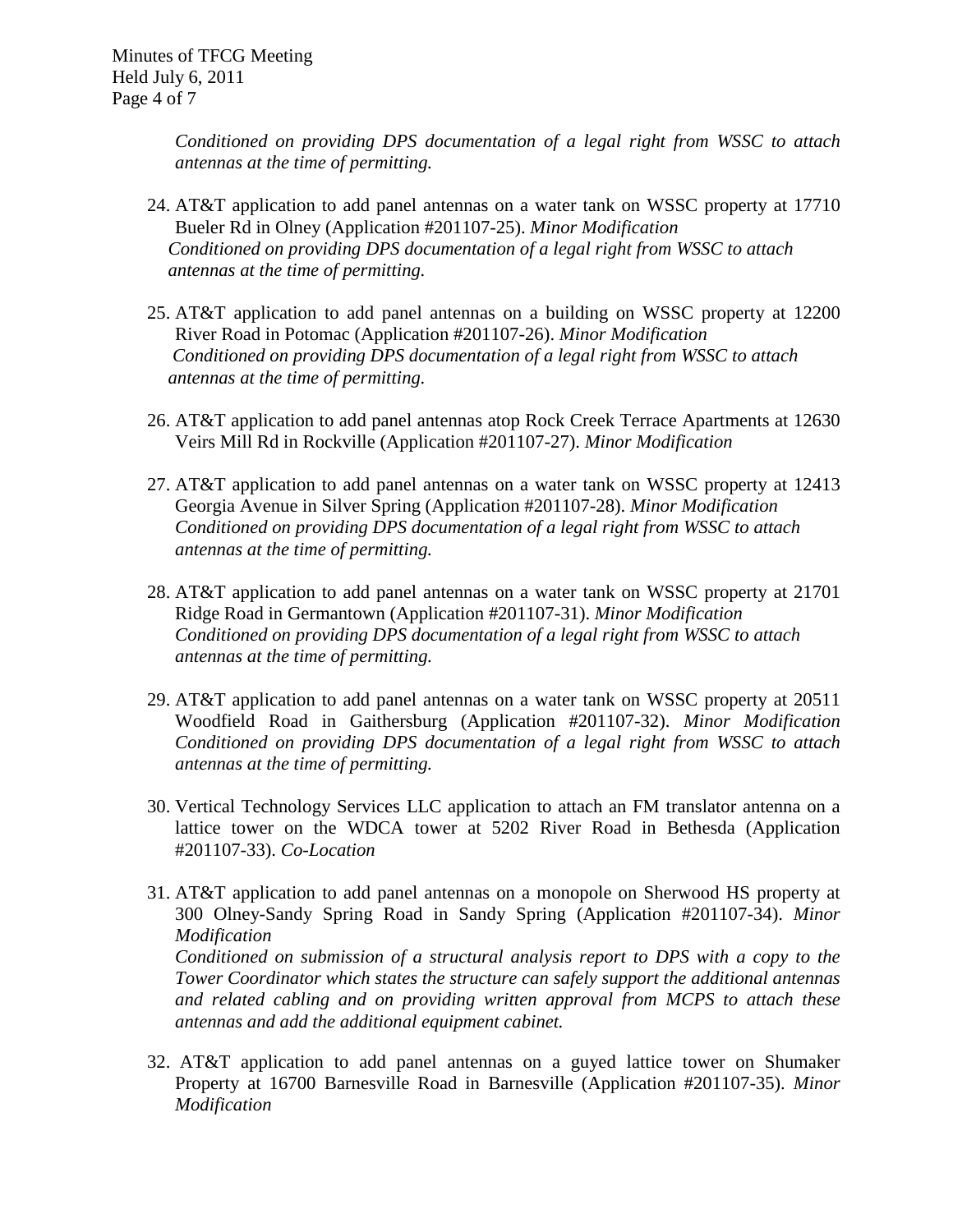*Conditioned on submission of a structural analysis report to DPS with a copy to the Tower Coordinator which states the structure can safely support the additional antennas and related cabling.*

- 33. T-Mobile application to add a new equipment cabinet on a 5' x 6' concrete pad to be constructed within the existing equipment area at the base of a lattice tower on Isaak Walton League property at 18301 Waring Station Road in Germantown (Application #201107-36) *Minor Modification*
- 34. T-Mobile application to replace an equipment cabinet on a new concrete pad to be constructed within the existing equipment area at the base of a monopole on Gate of Heaven property at 13801 Georgia Avenue in Silver Spring (Application #201107-37) *Minor Modification*
- 35. T-Mobile application to replace an equipment cabinet on the existing equipment platform atop Berkshire Towers at 11235 Oak Leaf Drive in Silver Spring (Application #201107-38) *Minor Modification*
- 36. T-Mobile application to replace an equipment cabinet at the base of a monopole on Colesville Center property at 49 Randolph Road in Colesville (Application #201107-39) *Minor Modification*
- 37. T-Mobile application to replace an equipment cabinet in the existing equipment room within the building at 962 Wayne at 962 Wayne Avenue in Silver Spring (Application #201107-40) *Minor Modification*
- 38. T-Mobile application to replace an equipment cabinet on the existing platform atop Park Montgomery Apartments at 8860 Piney Branch Road in Silver Spring (Application #201107-41) *Minor Modification*
- 39. T-Mobile application to add one panel antenna in the NRC Building at 11555 Rockville Pike in Rockville (Application #201107-42) *Minor Modification*
- 40. T-Mobile application to replace an equipment cabinet atop the Crossroads Building at 7676 New Hampshire Avenue in Takoma Park (Application #201107-43) *Minor Modification*
- 41. T-Mobile application to replace an equipment cabinet in an existing equipment area atop Postal Training Facility at 10130 Democracy Boulevard in Potomac (Application #201107-44) *Minor Modification*
- 42. T-Mobile application to add an equipment cabinet on an additional steel platform to be constructed on a roof atop the NIH Building #31 at 9000 Rockville Pike in Bethesda (Application #201107-45) *Minor Modification*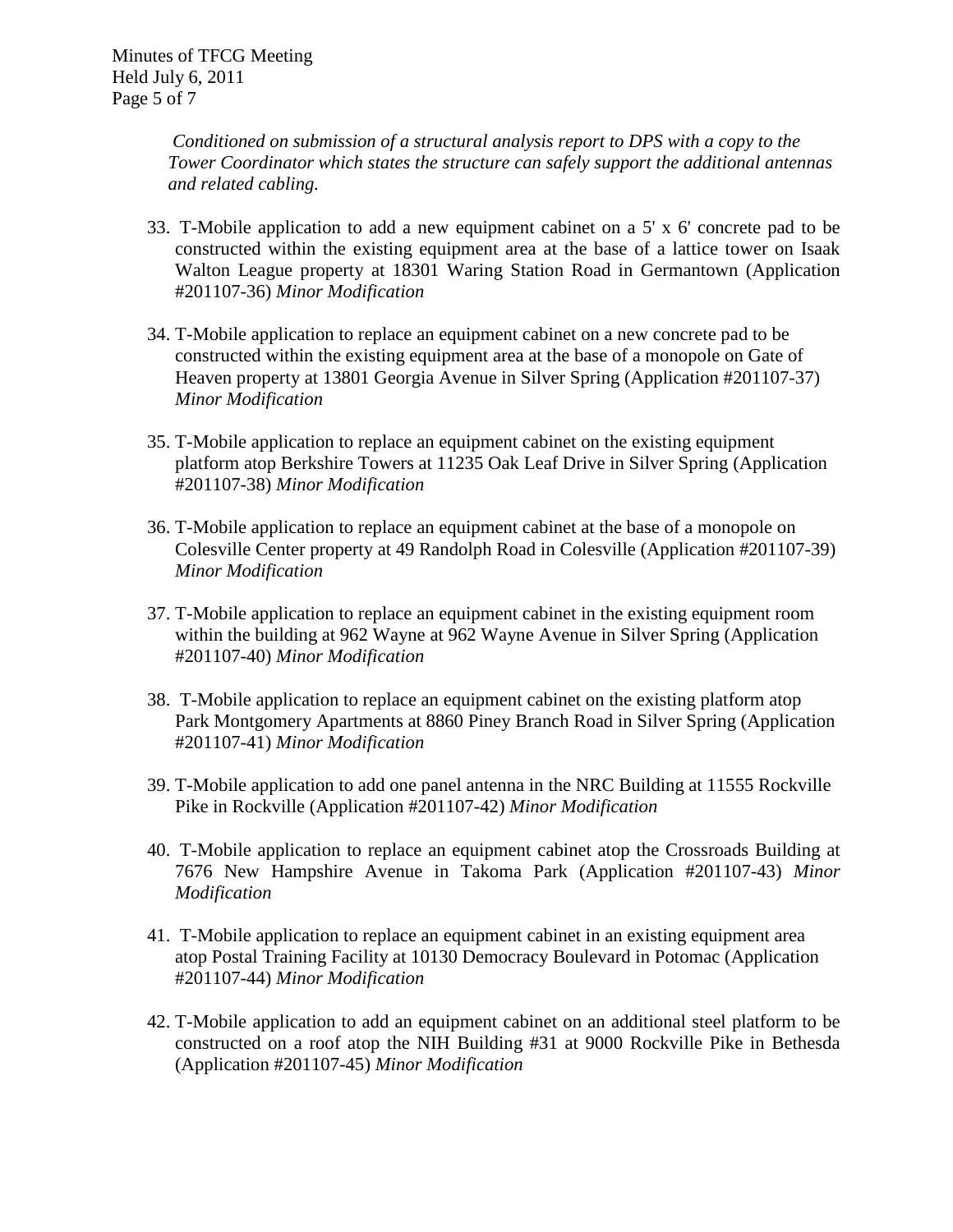Bob Hunnicutt noted that the applicant for application number 39 on the agenda (201107- 42) requested that the application be withdrawn from consideration. Mary Pat Wilson asked that item number 31 (201107-34) be pulled for discussion.

**Motion:** Martin Rookard moved the Consent Agenda applications numbers 1 through 30, 32 through 38, and 40 through 42 be recommended as conditioned by Tower Coordinator. Jennifer Bryant seconded the motion and it was unanimously approved

**Action Item:** AT&T application to add panel antennas on a monopole on Sherwood HS property at 300 Olney-Sandy Spring Road in Sandy Spring (Application #201107-34). *Minor Modification*

*Conditioned on submission of a structural analysis report to DPS with a copy to the Tower Coordinator which states the structure can safely support the additional antennas and related cabling and on providing written approval from MCPS to attach these antennas and add the additional equipment cabinet.* 

Mary Pat Wilson noted that she cannot vote on this application for the monopole on public school property.

**Motion:** Dave Niblock moved the application be recommended as conditioned by the Tower Coordinator. Martin Rookard seconded the motion and the motion was approved with Mary Pat Wilson abstaining.

## **Discussion Item: Hearing Examiner Request**

Marjorie Williams advised the group that because T-Mobile's application for a Special Exception to construct a new monopole on Mt .Ephraim Road is different from the application as it was reviewed by the TFCG in 2009 (#200907-11), the Hearing Examiner has requested comment from the TFCG on the current location and design of the site. The new facility is now to be located 1,100 feet from the original location on the property, is a shorter structure, and has been redesigned to be a silo. Ms. Wilson advised the group that she will be scheduling a meeting at 2:00 P.M. on July 13th to discuss the changes and asked them to let her know if they would be available to attend at that time.

## **Discussion Item: Packet materials for TFCG Members**

Ms. Williams, noting the large amount of material in this month's packet of material for the agenda, asked the group if they would object to providing copies of the applications and recommendation from the Tower Coordinator via an electronic means (i.e., Internet site) instead of delivering hard copies to the members before each meeting. She said this change would save paper and the expense of the copying and delivering the packets. The consensus of the group at the meeting was that the change would be acceptable to those participating in today's meeting. Ms. Wilson said she would check with the other members and if all agreed she would investigate options to accomplish that change.